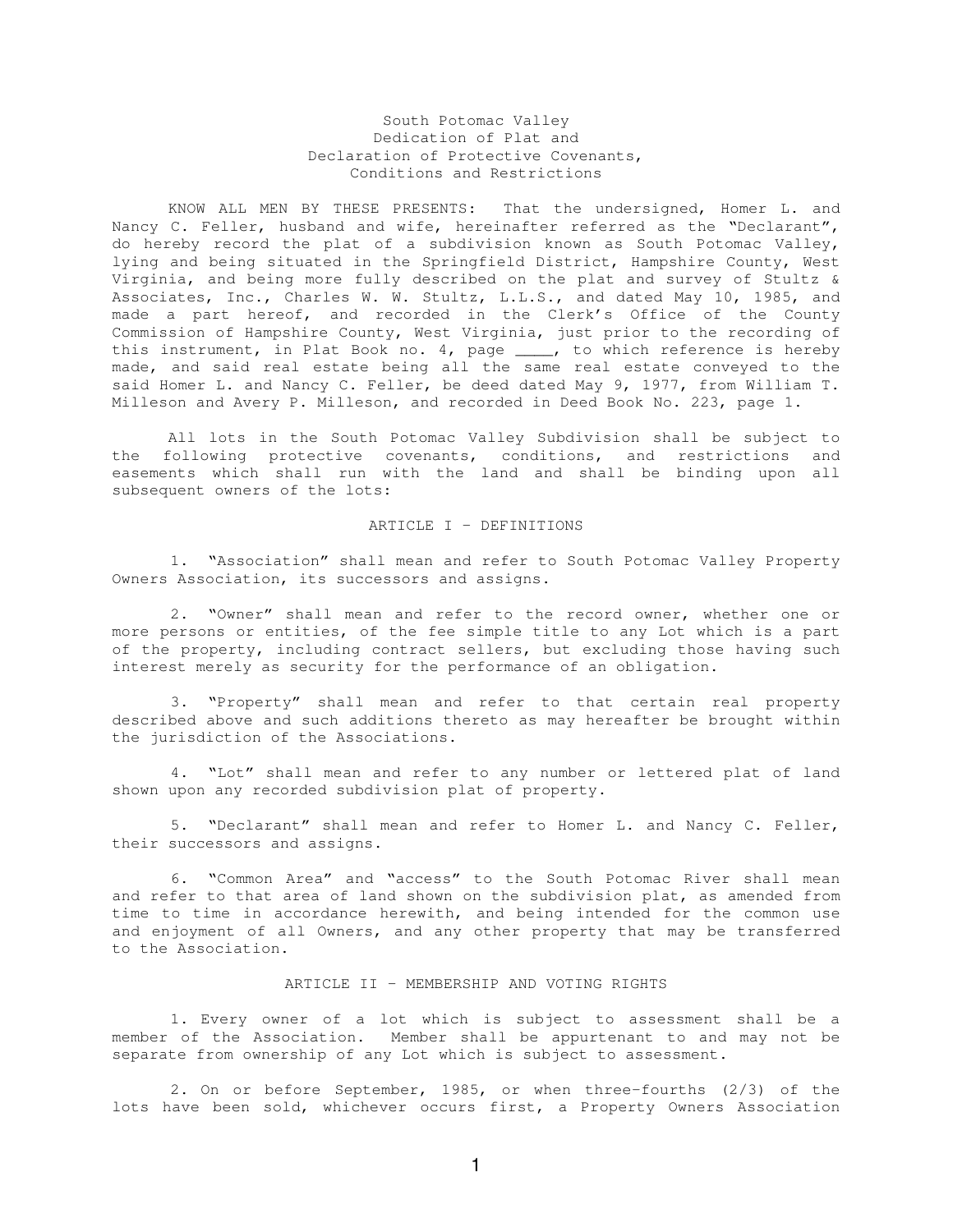shall be established with membership consisting of the Owners (and only the owners) of each lot in South Potomac Valley who shall have one (1) vote per lot owned. The Association shall be governed by the majority of the lot owners.

The initial Directors of the Association consisting of one to five members shall be appointed by the Declarant or their assigns and thereafter the Board of Directors shall be elected by the lot owners. The initial Directors shall be responsible for calling the first meeting of the Property Owners Association on or before October 1, 1985, and shall be responsible for the mailing of the written notice of the lot assessment which is due and payable by October 31, 1985. The meeting shall be held in Hampshire County, West Virginia, at a suitable place to be designated by the initial board of Directors. At said meeting the said owners shall, by majority vote, form the said Association's legal entity as they deem advisable and shall elect & Board of Directors and or officers of said association.

## ARTICLE III COVENANT FOR MAINTENANCE ASSESSMENT

1. The Declarant shall assess initially, for each lot, One Hundred Dollars (\$100.00) per year for the use, upkeep and maintenance of the rightof-ways within South Potomac Valley, the access right-of-way from County Route 8/5, and such other common facilities as the said Declarant may provide herein, subject to any increase as provided hereinafter,

2. Any assessment made pursuant to this paragraph, including a late fee of Five Dollars (\$5.00), interest at the rate of ten percent (10%) per annum from the date of delinquency, and reasonable attorney's fee incurred in the collection thereof, shall constitute a lien on this property until paid. The lien is expressly inferior and subordinate to any mortgage liens presently or hereafter encumbering the property affected by these protective covenants. This assessment may not be increased by more than a percentage increase not greater than the Cost of Living (urban) as published by the Department of Interior, Bureau of Standards. The owner of each lot, by acceptance of a deed thereto, automatically becomes a member of the South Potomac Valley Property Owners Association and is deemed to covenant and agree to pay One Hundred Dollars (\$100.00) per lot per year, beginning October 1, 1985, and to pay annually thereafter to the Property Owners Association, to be created herein set forth an amount determined by the positive vote of owners of at least two-thirds (2/3) of the lots in said subdivision as necessary for the purpose of maintaining (including the removal of snow and the repairs and improvements of said roadways) the areas, as well as the right-of-ways from County Route 8/5, across other real estate owned by Homer L. and Nancy C Feller to said subdivision. During September of each year, beginning September, 1985, said Association shall notify each lot owner, in writing, as to the amount of the lot assessment which shall be due and payable by October 31, 1985. In the event of a resale of one or more parcels in said subdivision, the obligation shall become the obligation of the new owner(s).

If the owner of any Lot is in default in the payment of any assessments, including interest and costs of collection, in addition to any means of collection, the Property Owners Association may bring an action at the law against the owner personally obligated to pay same and may also sell the lot involved at a public auction after advertisement once a week for four (4) successive weeks, in a newspaper having general circulation in Hampshire County, and after thirty (3) days written notice mailed to the last known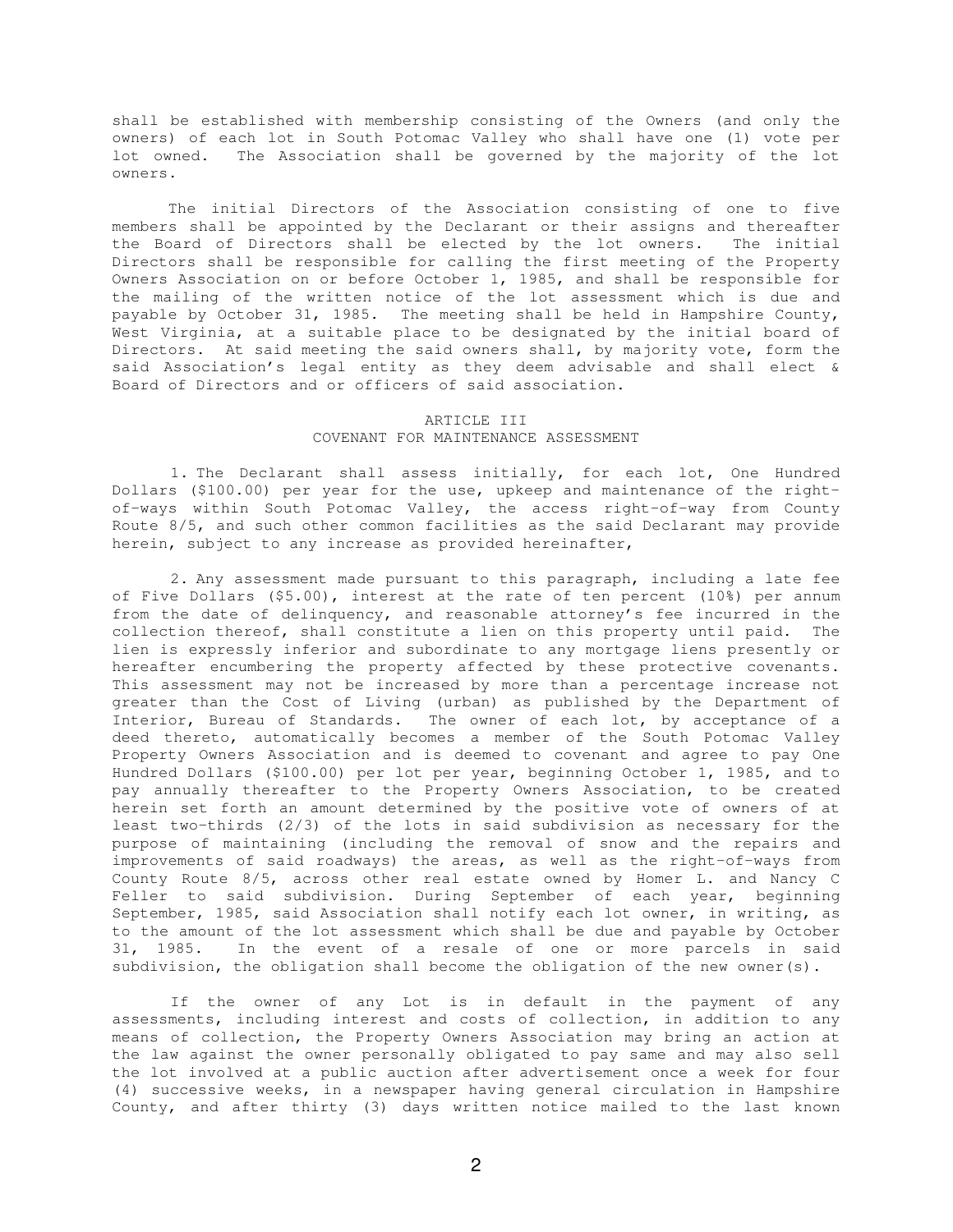address of said owner. Cost of the sale shall be paid from the proceeds of sale before payment of amount involved.

In exchange for Declarant's agreement to maintain said roadways and rights-of-way until October 1, 1985, the Declarant shall be forever exempt from the payment of said annual assessments and road maintenance and common assessment fees as to all lots now owned or hereafter acquired.

If any one owner own two or more adjoining lots, only one assessment shall be payable so long as two or more adjoining are so owned, and only one house is built by said owner of said lots. If any of said lots is thereafter sold or conveyed or improved by an additional dwelling, it shall be subject to separate assessment of \$100.00. If any lot is later subdivided, sold and conveyed as contemplated by Article 4, Section 2, the new owner shall automatically become a member of the Association and be subject to a separate \$100.00 assessment.

## ARTICLE IV USE RESTRICTIONS

1. No signs or advertising of any nature shall be erected or maintained on any lot, except for sale or rental signs no to exceed six (6) square feet in area (and must comply with the Hampshire County ordinances related to erection of signs), and except for directional and informational signs of Declarant.

2. No further subdivision is allowed on any lot of four (4) acres or less. Resubdivisions must be in compliance with the Hampshire County Subdivision regulations, if any, and the Hampshire County Health Department ruling of two acre minimum for individual well and septic systems, or any subsequent amendments thereto.

3. No owner of any lot shall interfere with the natural drainage of surface water from such lot to the detriment of any other lot. Consequently, in the construction of a driveway into any lot, a twelve (12) inch diameter culvert, or larger if necessary, shall be used in constructing the driveway in order to alleviate blockage of natural drainage. No parking is permitted upon any subdivision roads within the subdivision at any time and as part of the development of any lot, the Owner shall provide adequate off-road parking for himself and his quest(s).

4. Due to the unsightliness of junk vehicles on lots, no motor vehicle which does not have current license plat or an inspection sticker not more than six (6) months out of date shall be permitted on any Lot. House trailers may be placed on any lot as long as any Hampshire County regulations with regard to house trailers (mobile home) are complied with. Setback lines for mobile homes shall be 100 feet from center line of the subdivision road unless otherwise approved by Declarant or their assigns. Temporary camping trailers may be placed on any lot provided Hampshire County and West Virginia laws concerning temporary camping are complied with.

5. No building of a temporary nature shall be erected or placed on any lot except those customarily erected in connection with building operations and in such cases, for a period not to exceed eight (8) months.

6. Not more than one single family residence shall be erected on a lot except as authorized in Article 4, Section 2. Permanent residences shall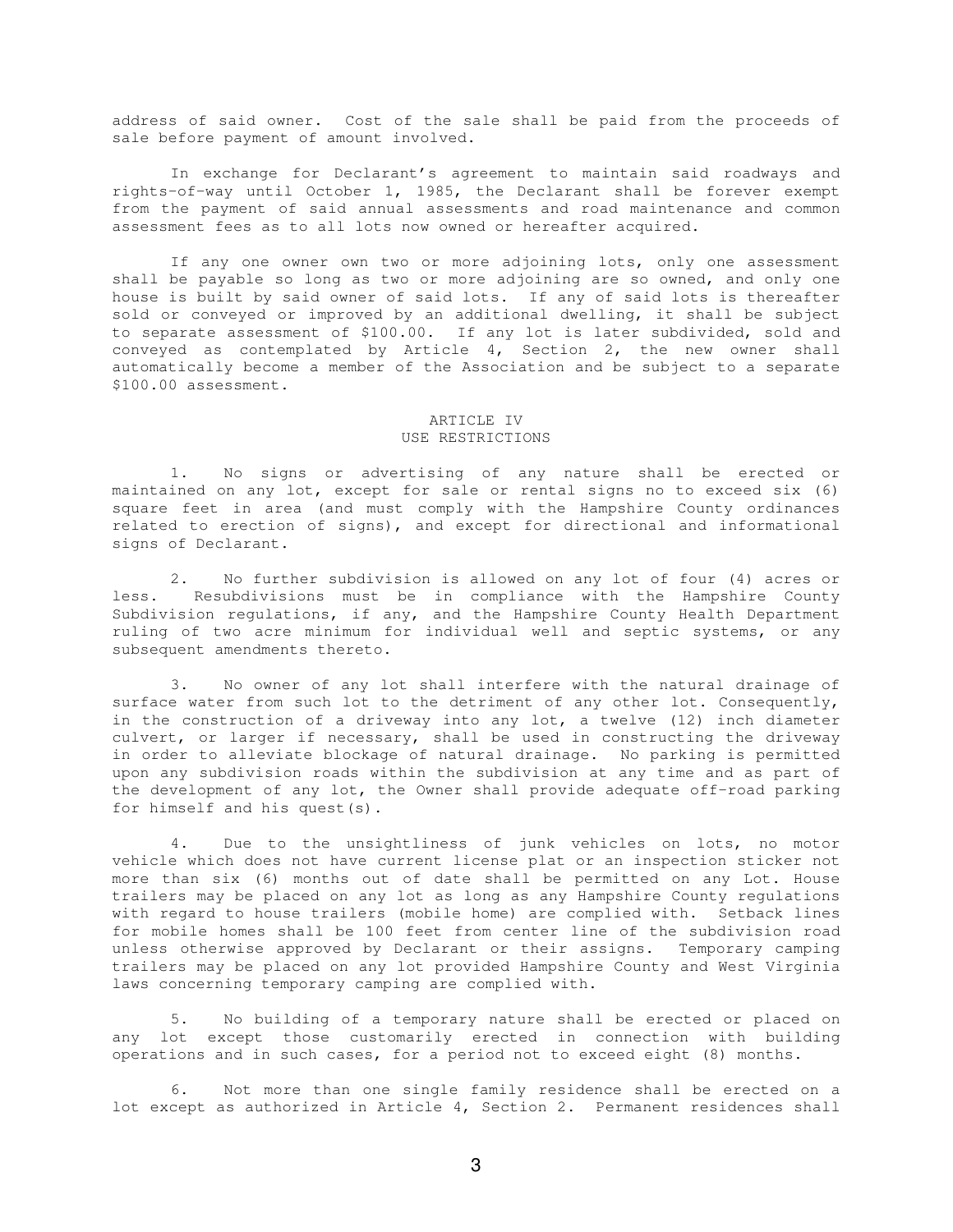contain a minimum of 320 square feet and seasonal cabins shall contain a minimum of 144 square feet of living area, excluding basement, garage, porch, carport, deck, and overhanging eaves. Season cabins shall be placed in wooded areas only, 100 feet from the centerline of any roadway unless otherwise approved be Declarant or its assigns. All exterior construction must be completed and closed in within eight (8) months of commencement of construction.

7. Each lot shall be used for residential purposes only, and any garage or barn must conform generally in appearance and material with any dwelling on said lot.

Notwithstanding the prior paragraph, the following uses are permitted, subject to applicable state and local laws:

(a) Home occupations conducted by occupant.

(b) Agricultural uses, including incidental uses and the construction of accessory buildings connected with agriculture or the building of a residence, including storage of temporary camping and lawn maintenance equipment. Said accessory building may be constructed before construction of a residence. Said accessory building shall not be used for temporary sleeping or camping quarters.

(c) Not more than one (1) head of livestock per acre shall be permitted per lot, unless otherwise approved by the Board of Directors of the Property Owners Association, provided that no pigs or pig pens are allowed within the subdivision.

8. The Owner shall maintain, repair and restore, as necessary, the exterior of any building or other improvements erected on any Lot owned by him. Owners likewise agree to repair and restore promptly to its prior condition any part of a subdivision road damaged by equipment of Owner or his contractor enroute to or from Owner's lot. All lots improved or unimproved, must be maintained by Owner in a neat and orderly condition at all times. No garbage, trash or inoperative vehicle or other debris shall be permitted to accumulate or remain on any lot.

9. No building shall be erected closer than forty-five (45) feet from the front property line, nor closer than twenty (20) feet to the side or rear property lines, with the exception that where permitted and two or more tracts are used together for the consideration of one dwelling, then said twenty (20) foot set back shall apply to the outside lines. Setbacks fro trailers is outlined under #4.

10. All sanitation facilities constructed on any lot shall conform with the regulations of the West Virginia Hampshire County Health Departments.

11. No lot shall be used or maintained as a dumping ground for rubbish, Trash, garbage, or other waste shall not be kept, except in sanitary containers. All trash, garbage, fuel storage tanks, garden equipment, supplies and stored raw materials must be kept from view of the public. In the event any lot owner shall fail to discharge his aforesaid responsibilities in a manner satisfactory to the Board of Directors of the Property Owners Association, upon two-thirds (2/3) vote of the Board of Directors, and after fifteen (15) days notice to the owners of the Property,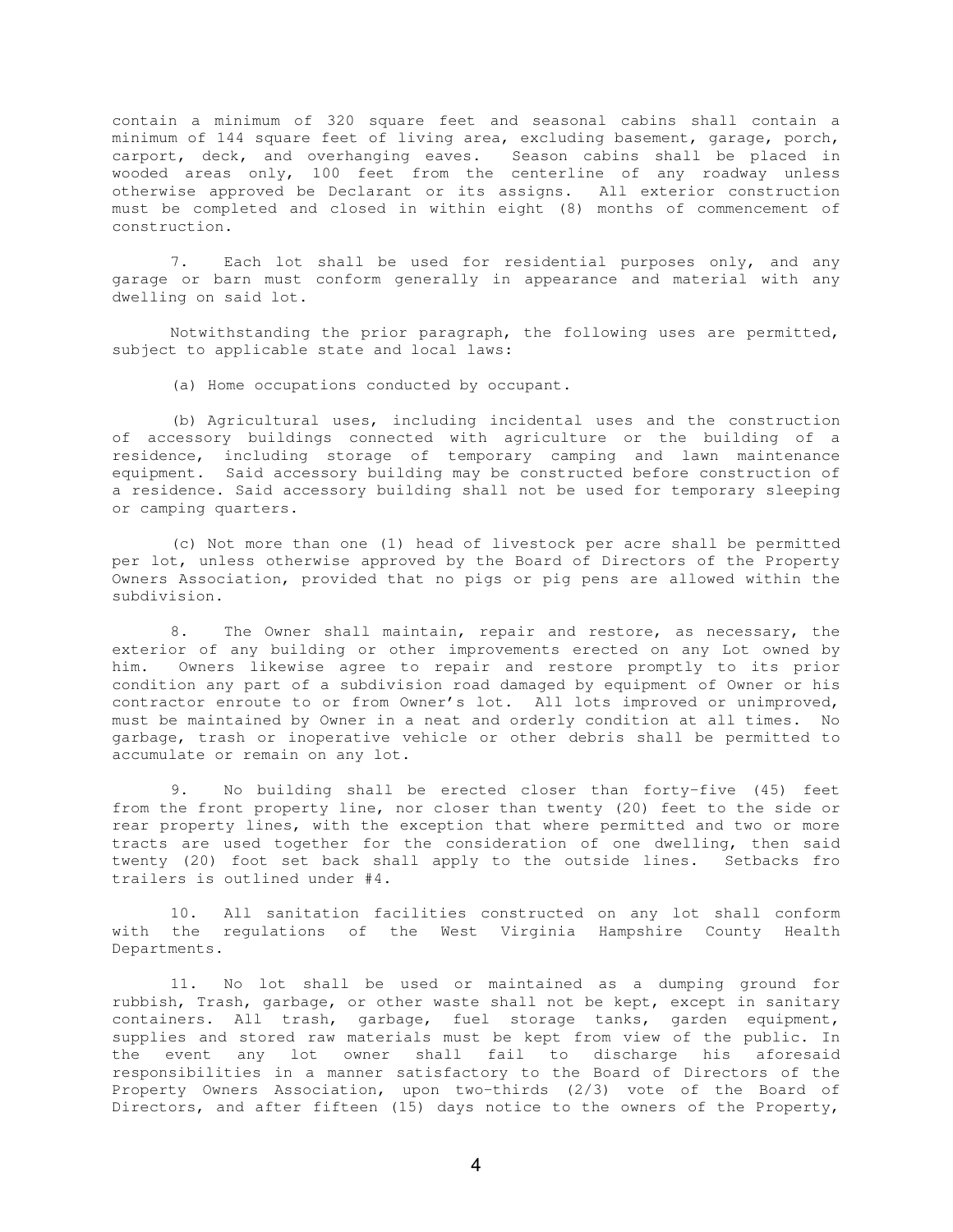the Property Owners Association shall have the right, through its agents and employees, to enter upon said lot and perform necessary maintenance repairs (including mowing and removing of grass over 24" high in the form of hay), and restoration, or to remove any offending material or object. Such action shall not be deemed a trespass, and the cost of same when performed by the Association shall be added to and become a part of the assessment to which such lot is subject.

12. The Declarant reserves unto themselves or their assigns, easements for the installation, erection, maintenance, operation and replacement of telephone and electric light poles, conduits and related equipment, and sewer, gas, and water lines on, over, and under a strip of land ten (10) foot wide along all property lines not serving as the centerline for rights-of-ways, and fifteen (15) feet along all the rights-ofways, in addition to easements reserved by any other instrument duly recorded.

13. Each lot owner shall have the right of ingress and egress to and from his lot over the rights-of-way from County Route 8/5 across other land owned by Homer L. and Nancy C. Feller as shown on the subdivision plat. Homer L. and Nancy C. Feller, their heirs and assigns, reserve the right of common usage over the access road leading from County Route 8/5 to said subdivision and the maintenance of the access road shall be shared between the association and Homer L. and Nancy C. Feller according to the use, burden, wear and tear placed on same by either of them. No part of any lot may be sold or used as a road or right-of-way to any land outside the property without the advance written permission of Declarant.

14. Reasonable cutting of wood or timber for personal use or for land clearing is permitted. However, no cutting of wood for commercial purposes is allowed.

15. The use of any motorcycle, dirt bike, all terrains vehicles, or motor vehicle without proper noise abetment equipment is prohibited within the subdivision.

16. If any lot owner shall violate any of the covenants herein, it shall be lawful for any other person or persons owning any real estate situated in said subdivision to prosecute any proceedings at law or in equity against the person or persons violating or attempting to violate any such covenant, either to prevent him or them from so doing or to recover damages or other dues for such violation. Failure to enforce any provision herein contained shall in no way be deemed a waiver of the right to do so hereafter.

17. The common area and parking access to South Potomac River shown on the subdivision plat shall constitute an easement for the use of all property owners and their guests in order that they may enjoy more fully the ecology and natural environment of South Potomac Valley Subdivision. The Board of Directors shall, at its initial meeting, enact rules and regulations regarding the use of the common area and parking access shall be established on majority vote of the Board, and shall be posted in a conspicuous location at the common area and access. Copies of the rules and regulations, or amendments thereto shall be mailed to each lot owner annually with his association assessment.

18. The Association, by vote of two-thirds (2/3) of its members, may make additional rules, covenants, and restrictions for the use of the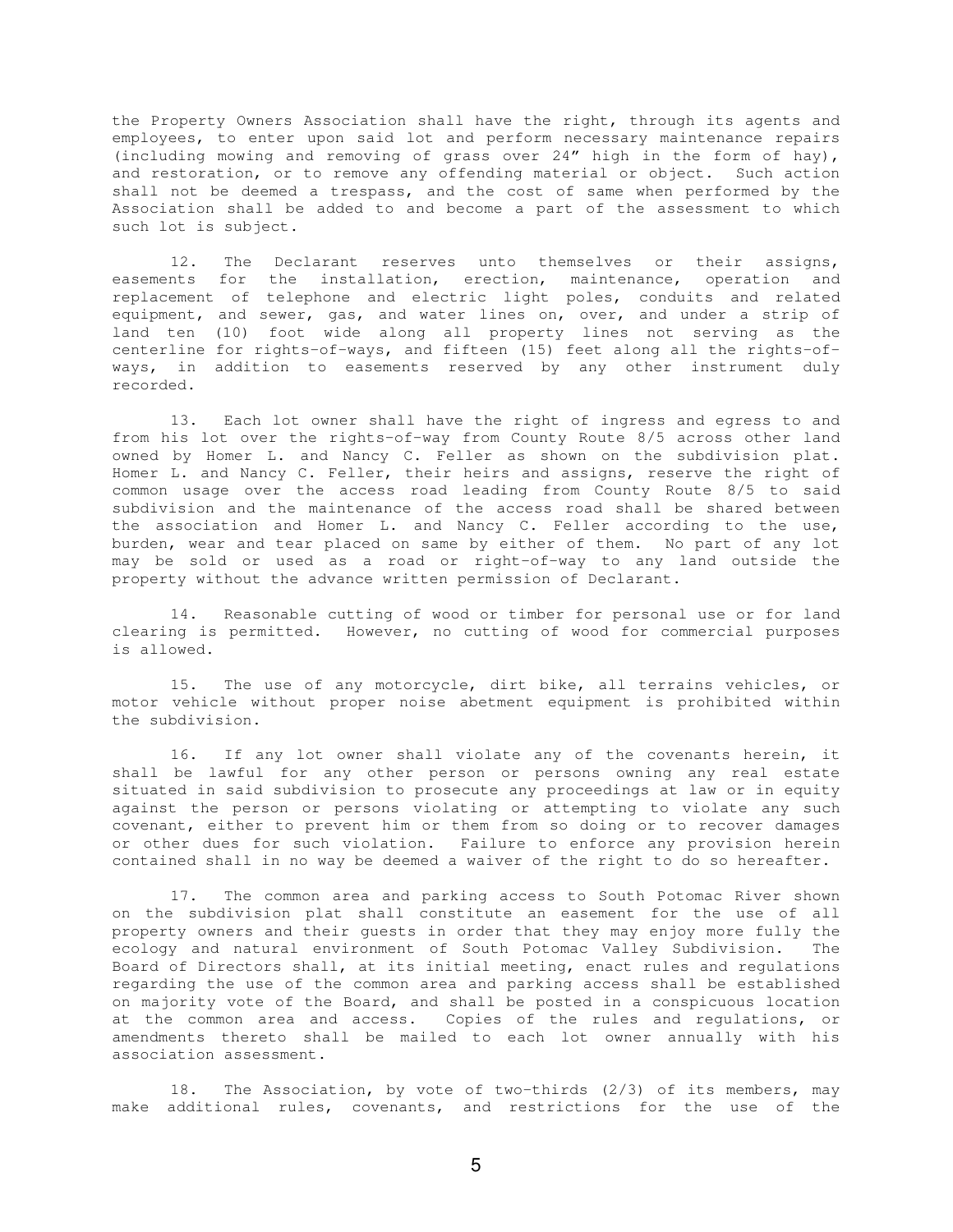Property, which together with the above, may be enforced by fines or other penalties.

## ARTICLE V GENERAL PROVISIONS

1. Declarant reserves the right to replat any unsold lot or lots. Nothing herein shall be construed to prevent Declarant from imposing additional covenants or restrictions on any unsold lot.

2. This property is currently subject to an oil and gas lease dated November 3, 1977, and of record in the Clerk's Office of the County Commissioner of Hampshire County in Deed Book 229, at page 356, with B. G. Caves and assigned to Amoco Oil Company by assignment of record in said Clerk's Office in Deed Book 236, Page 764.

Whereas, the said Homer L. and Nancy C. Feller desires to and hereby assign all their undivided interest in said oil and gas lease to all of the lot owners within South Potomac Valley Subdivision, and to that end, provide as follows:

A. All delay rentals, if any, derived from the said oil and gas lease shall be payable to the Property Owners Association, and deposited in the road maintenance fund.

B. Any royalties or other compensation derived from the said oil and gas lease shall be payable to the Property Owners Association to be distributed proportionately by the acre to the property owners after first deducting any administrative expenses thereof, and any road maintenance costs exceeding the amount in the then current road maintenance fund.

3. In the event state, local government, and utility cooperative, Declarant, or municipality expects or requires the installation of a public utility system within the area of which this is a part, the grantee or grantees, by the acceptance of a deed, do hereby agree to pay their proportionate share of the cost and expense of the erection, maintenance and operation thereof as the same cost is to be determined by the appropriate authority.

4. All sewage disposal systems constructed on said lots shall conform to the regulations of the appropriate West Virginia Department of Health. Free standing toilets are also subject to the aforementioned requirements and shall not be placed in open areas.

5. No building shall be constructed and no well shall be drilled on any lot until a sewage disposal permit has been obtained from the West Virginia Sewage Enforcement Office.

6. The Association, or any Owner, shall have the right to enforce, by any proceedings at law or in equity, all restrictions, conditions, covenants, reservations, liens, and charges now or hereafter imposed by the provisions of this Declaration. Failure by the Declarant or Association or by any Owner to enforce any provisions here in contained shall in no event be deemed a waiver of the right to do so thereafter.

7. The Covenants, restrictions and other provisions of this Declaration shall run with and bind the land for a term of twenty (20) years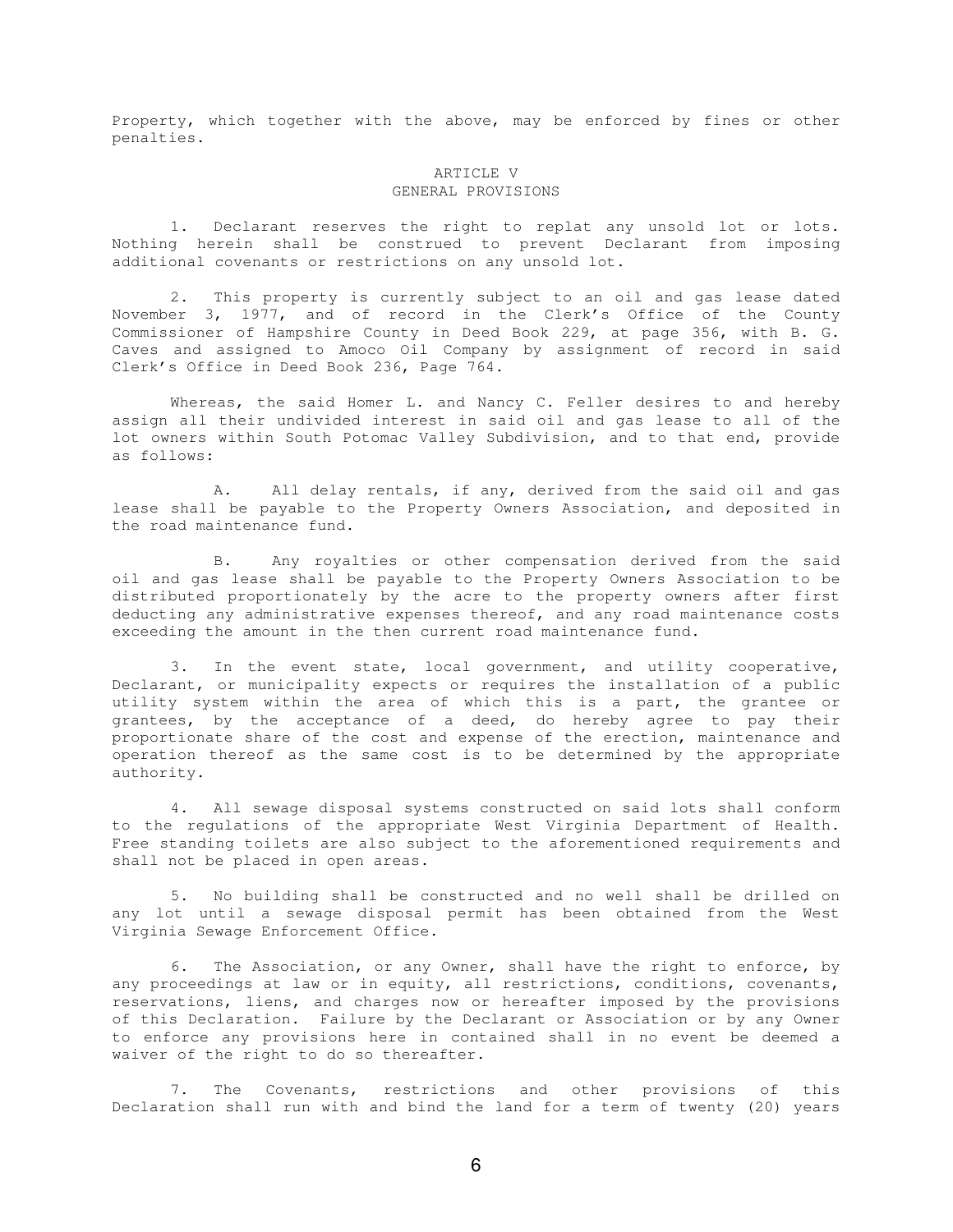from the date this Declaration is recorded, after which they shall be automatically extended for successive periods of ten (10) years. This Declaration may be amended during the first twenty (20) year period by an instrument signed by not less than ninety percent (90%) of the lot owners, and thereafter by an instrument signed by not less than seventy-five percent (75%) of the lot owners.

8. Invalidation of any of the covenants, restrictions or any other provisions of this Declaration by judgment or Court Order shall in no wise affect any other provisions, which shall remain in full force and effect.

9. Whenever in this Declaration the context so required, the masculine gender includes the feminine and neuter, singular number includes the plural and the plural number includes the singular.

Witness the following signatures and seals this the  $\underline{\textbf{\textit{1}}}$  day of May, 1985.

# <u> < Original Signed by Homer L. Feller> (Seal)</u> <u> < Original Signed by Nancy C. Feller> (Seal)</u>

State of West Virginia,

County of Hardy, to-hit:

I, Ada Kaylelekter, a notary public in and for the aforesaid county and state, do hereby certify that Homer L. Feller and Nancy C. Feller, his wife, and Declarant herein, whose names are signed to the writing hereto bearing date the  $\rlap{/}{\textstyle\smash{\big\{}}}$  day of May, 1985, have each this day acknowledged the same before me in my said county and state.

Given under my hand this the  $\underline{\textbf{\textit{1}}}$  day of May, 1985.

My Commission expires Jan 12, 1986.

<u> <Original Signed by Ada Kaylelekter></u> Notary Public

This instrument prepared by Oscar M. Bean, Attorney, Moorefield, W. Va 26836.

STATE OF WEST VIRGINIA, County of Hampshire, to wit:

Be it remembered that on the  $\varUpsilon''$  day of  $\overline{\mathsf{May}}$ , 19 $\overline{\mathsf{8S}}$ , at  $\overline{\mathsf{12:\!\!4S}}$ ,  $\overline{\mathsf{P}}$ M., this

Protective Covenants was presented in the Clerk's Office of the County Commissioner of said County and with the certification thereof annexed, admitted to record.